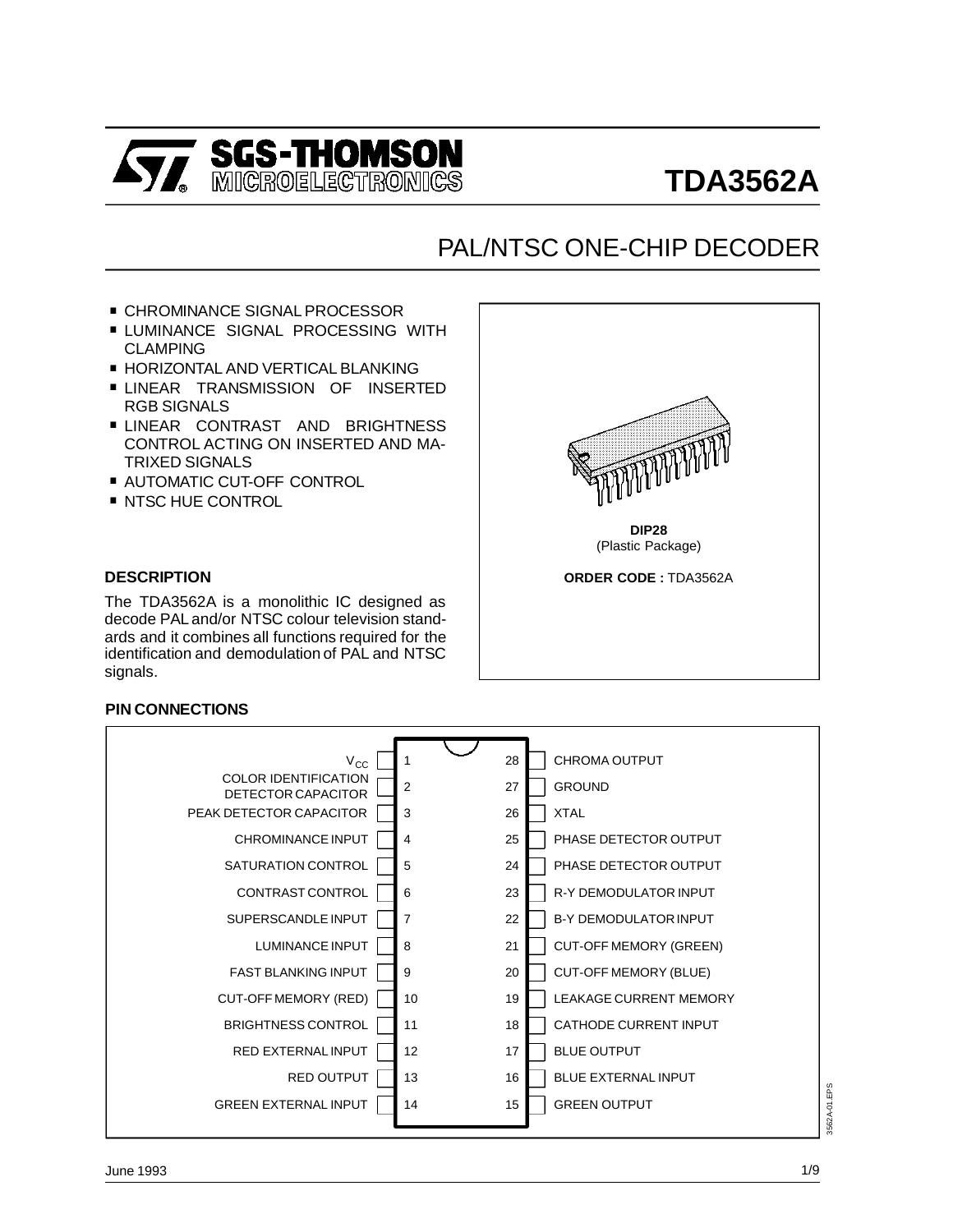# **TDA3562A**

#### **BLOCK DIAGRAM**



**Ay, SGS-THOMSON**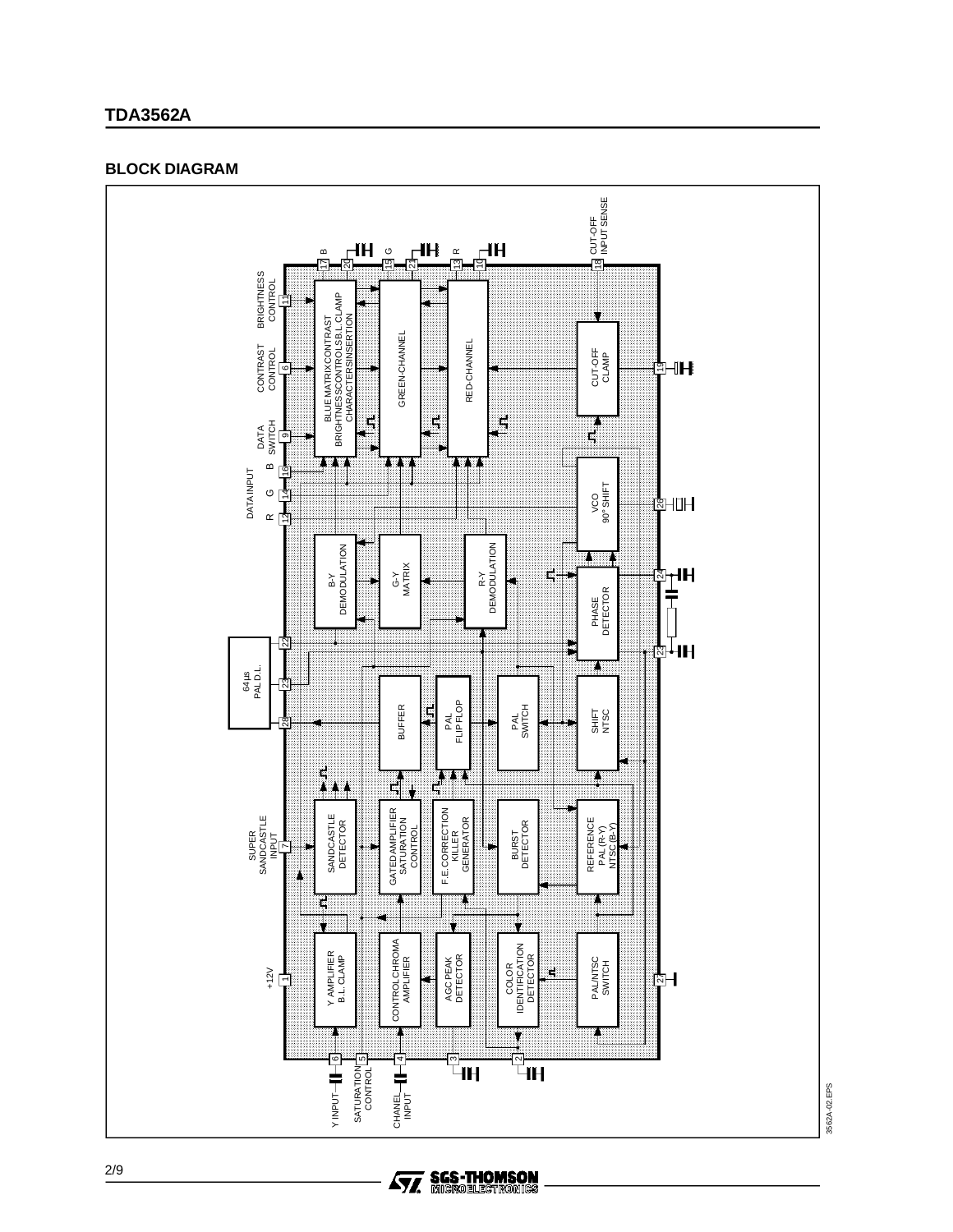## **ABSOLUTE MAXIMUM RATINGS**

| <b>Symbol</b>                 | <b>Parameter</b>                       | Value       | Unit   |
|-------------------------------|----------------------------------------|-------------|--------|
| Vs                            | Supply Voltage                         | 13.2        |        |
| $P_{\rm tot}$                 | Power Dissipation at $T_{amb} = 65 °C$ |             | W      |
| ${\sf T}_{\sf stg},\,{\sf T}$ | Storage and Junction Temperature       | $-25. +150$ | $\sim$ |
| $\mathsf{T}_{\mathsf{amb}}$   | Ambient Temperature Range              | $0, +70$    | $\sim$ |

#### **THERMAL DATA**

| m                      |                                                 |       |      |  |  |  |
|------------------------|-------------------------------------------------|-------|------|--|--|--|
| ື™mboı                 | Parameter                                       | Value | Unit |  |  |  |
| $R_{th\ j\text{-amb}}$ | Max<br>' Resistance Junction-ambient<br>⊺hermal | 40    | °C/W |  |  |  |

# **ELECTRICAL CHARACTERISTICS**

Test conditions unless otherwise specified : Supply voltage, Pin 1 at 12 V - T<sub>amb</sub> = 25 °C

Input signals : Luminance input signal  $V_8 = 0.48$  V<sub>PP</sub> (Composite video signal (100 % white) Chrominance input signal  $V_4 = 0.39 V_{PP}$  (Colour bar signal with 75 % colour saturation

and chrominance to burst ratio =  $2.2:1$ ) Data input signals  $V_{12, 14, 16} = 1.4 V_{PP}$  (Including neg.going sync. pulse) Control inputs at nominal value : Pin 6 Nom. contrast = max. contrast – 5dB Pin 5 Nom. saturation = max. saturation - 6 dB

Pin 11 Nom. brightness = 2V, Pin 9 at 0.4 V

| Symbol | <b>Parameter</b>                                             | <b>Test Conditions</b>                                     | Min.           | Typ.     | Max.           | <b>Unit</b>                     |
|--------|--------------------------------------------------------------|------------------------------------------------------------|----------------|----------|----------------|---------------------------------|
|        | SUPPLY INPUT (pin 1)                                         |                                                            |                |          |                |                                 |
|        | Supply Voltage Range                                         |                                                            | 10.8           |          | 13.2           | V                               |
|        | <b>Supply Current</b>                                        | $V_1 = 12 V$                                               |                | 80       | 110            | mA                              |
|        | LUMINANCE INPUT (pin 8)                                      |                                                            |                |          |                |                                 |
|        | Composite Input Signal                                       |                                                            |                |          | 0.8            | $V_{\text{pp}}$                 |
|        | Input Current                                                |                                                            |                | 0.1      | 1              | μA                              |
|        | CHROMINANCE INPUT (pin 4)                                    |                                                            |                |          |                |                                 |
|        | Input Signal                                                 |                                                            | 40             |          | 1100           | $mV_{PP}$                       |
|        | Input Resistance                                             |                                                            |                | 10       |                | KΩ                              |
|        | Input Capacitance                                            |                                                            |                |          | 6.5            | pF                              |
|        | SUPER SANDCASTLE INPUT (pin 7)                               |                                                            |                |          |                |                                 |
|        | Gating & Clamping Level                                      |                                                            | 7.5            |          |                | $\vee$                          |
|        | H-pulse Separating Level                                     |                                                            | $\overline{4}$ |          | 5              | $\vee$                          |
|        | V-pulse Separating Level                                     |                                                            | 2              |          | 3              | $\vee$                          |
|        | <b>Forbidded Range</b>                                       |                                                            |                | 1 to $2$ |                | $\vee$                          |
|        | Input Current                                                | $V_7 = 0$ to 1V<br>$V_7$ = 1 to 8.5V<br>$V_7 = 8.5$ to 12V |                | 50       | $-460$<br>2    | μA<br>$\mu$ A<br>m <sub>A</sub> |
|        | Delay Between Black Level Clamping Pulse and Gating<br>Pulse |                                                            |                | 0.6      |                | μs                              |
|        | DATA BLANKING INPUT (pin 9)                                  |                                                            |                |          |                |                                 |
|        | Input Voltage for no Data Insertion                          |                                                            |                |          | 0.4            | $\vee$                          |
|        | Input Voltage for Data Insertion                             |                                                            | 0.9            |          | 3              | $\vee$                          |
|        | Input Resistance                                             |                                                            | $\overline{7}$ |          | 13             | $k\Omega$                       |
|        | "BLACK CURRENT" STABILIZATION INPUT (pin 18)                 |                                                            |                |          |                |                                 |
|        | D. C. Bias Voltage                                           |                                                            | 3.5            | 5        | $\overline{7}$ | V                               |
|        | Internal Limiting Threshold                                  |                                                            |                | 9        |                | V                               |
|        | Switching Throshold for "Black Curront" ON                   |                                                            |                | Q        |                | $\mathcal{U}$                   |



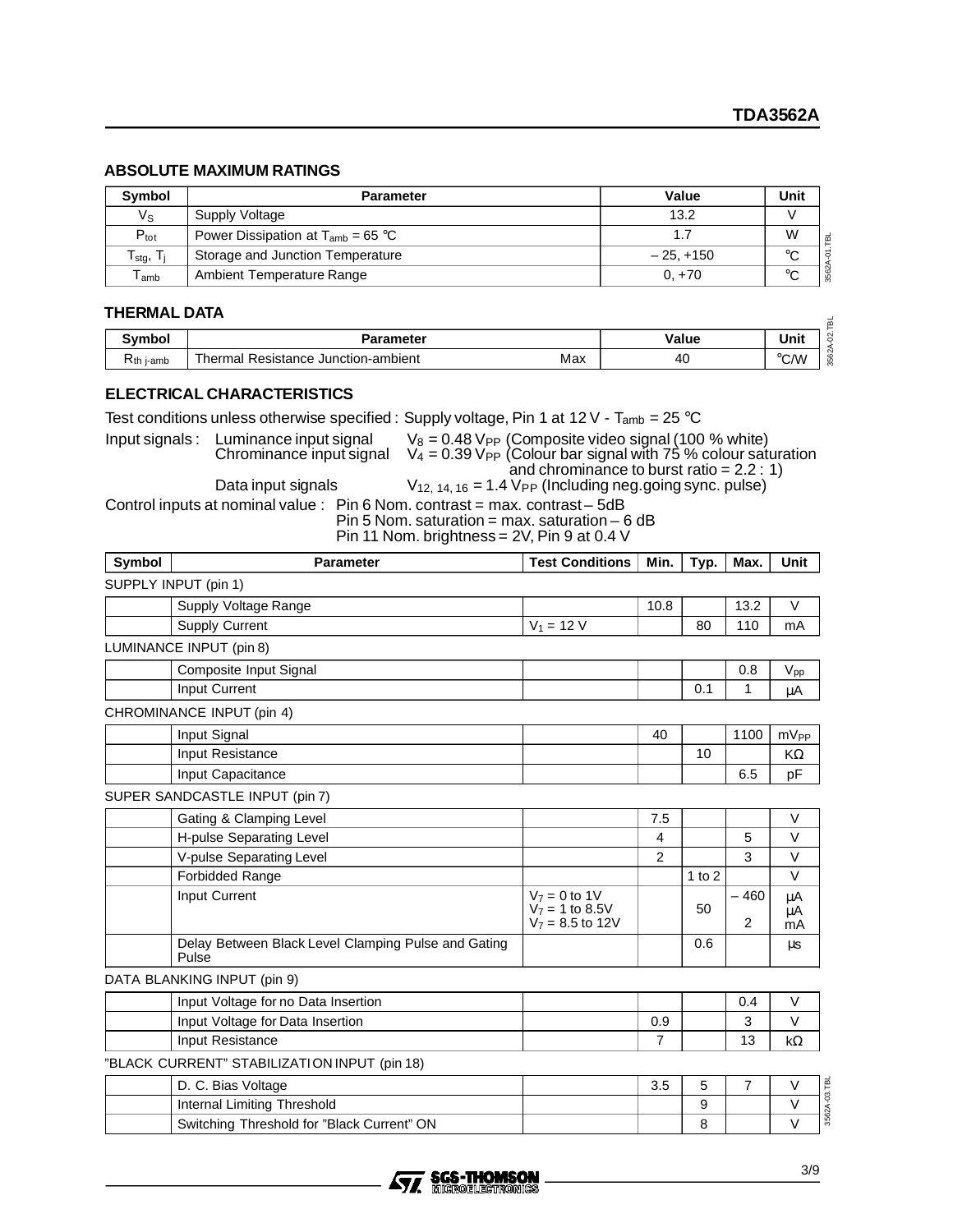## **ELECTRICAL CHARACTERISTICS** (continued)

| Symbol | <b>Parameter</b>                                                                                            | <b>Test Conditions</b> | Min.           | Typ.         | Max. | Unit               |
|--------|-------------------------------------------------------------------------------------------------------------|------------------------|----------------|--------------|------|--------------------|
|        | "BLACK CURRENT" STABILIZATION INPUT (pin 18) (continued)                                                    |                        |                |              |      |                    |
|        | Difference between Input Voltage for "BlackCurrent"<br>and Leakage Current                                  |                        |                | 0.5          |      | V                  |
|        | Input Resistance during Scan                                                                                |                        |                | 1.5          |      | kΩ                 |
|        | Input Current during "Black Current" Measurement                                                            |                        |                |              | 2    | μA                 |
|        | Input Current during Scan                                                                                   |                        |                |              | 10   | mA                 |
|        | RGB - OUTPUTS (Pins 13, 15, 17)                                                                             |                        |                |              |      |                    |
|        | <b>Output Resistance</b>                                                                                    |                        |                | 50           |      | Ω                  |
|        | <b>Current Source</b>                                                                                       |                        | $\overline{2}$ | 3            |      | mA                 |
|        | Peak Output Level                                                                                           |                        | 10.7           |              | 11.3 | V                  |
|        | Residual 4.4 MHz at RGB Outputs                                                                             |                        |                |              | 100  | mVpp               |
|        | Residual 8.8 MHz at RGB Outputs                                                                             |                        |                |              | 150  | mVpp               |
|        | LUMINANCE CHANNEL                                                                                           |                        |                |              |      |                    |
|        | Frequency Resp. of Total Lumin. Amplifiers                                                                  | $f = 0$ to 5MHz        |                | $-1$         | -3   | dB                 |
|        | RGB Output Signal (black to white)                                                                          |                        | 3.5            | 4            | 4.5  | Vpp                |
|        | Relative Spread of RGB - Output Signals                                                                     |                        |                |              | 1    | dB                 |
|        | <b>Contrast Control Range</b>                                                                               | (see fig. 1)           |                | $-5$ to 10   |      | dB                 |
|        | Tracking Over 10 dB Contrast Control                                                                        |                        |                | 0            |      | dB                 |
|        | <b>Contrast Control Input Current</b>                                                                       |                        |                |              | 15   | μA                 |
|        | Blanking Level of RGB - Output Signals                                                                      |                        |                | $\mathbf{1}$ | 1.2  | $\vee$             |
|        | Difference Between Blanking Levels,                                                                         |                        | 0              |              | mV   |                    |
|        | Differential Drift of Blanking Levels                                                                       | $\Delta T = 40 °C$     |                | $\Omega$     |      | mV                 |
|        | <b>Brightness Control Input Current</b>                                                                     |                        |                |              | 5    | μA                 |
|        | <b>Brightness Control Range</b>                                                                             | (see fig. $3)$         |                | 1 to $3$     |      | V                  |
|        | Relation Ship between Black Level Variation and<br><b>Brightness Control Variation</b>                      | (see fig. 3)           |                | 1.3          |      | V/V                |
|        | <b>Black Level of RGB Output Signals</b>                                                                    | (see note 4)           |                | 3            |      | V                  |
|        | Difference between Black Levels                                                                             | (see note 4)           |                | 0            |      | mV                 |
|        | <b>Tracking Over Brightness Control</b>                                                                     |                        |                |              | 2    | %                  |
|        | Differential Drift of Black Levels                                                                          | $\Delta T = 40 °C$     |                |              | 20   | mV                 |
|        | Drift of Black Level Versus 10 % Variation of Supply<br>Voltage and Contrast Control                        |                        |                |              | 20   | mV                 |
|        | "CUT OFF CURRENT" REGULATION                                                                                |                        |                |              |      |                    |
|        | RGB Output Level of the "3L Windows" after Switch-<br>on                                                    |                        | 7.5            |              |      | V                  |
|        | RGB Outputs Level of the "3L Windows" after Cut<br>off Current Stabilization                                | (see note 4)           | 1              | 3            | 5    | V                  |
|        | <b>RGB Output Range</b>                                                                                     |                        | 1              |              | 5    | V                  |
|        | Charge/Discharge Current during Measuring Time<br>(3L windows) at Pins 10, 19, 20 and 21                    |                        |                | 1            |      | mA                 |
|        | Leakage Currents Flowing into Pins 10, 20 and 21<br>during Scan                                             |                        |                |              | 50   | nА                 |
|        | RGB DATA INSERTION                                                                                          |                        |                |              |      |                    |
|        | Data RGB Output Signal                                                                                      | $V_9 = 0.9$ to 3V      |                | 4            |      | Vpp                |
|        | Differential Amplitude Error between RGB Output<br>Signal and Data Output Signal                            |                        |                |              | 10   | %                  |
|        | Differential Error between Black Levels of RGB<br>Output Signals and Black Levels of Data Output<br>Signals |                        |                |              | 200  | 3562A-04.TBL<br>mV |



ı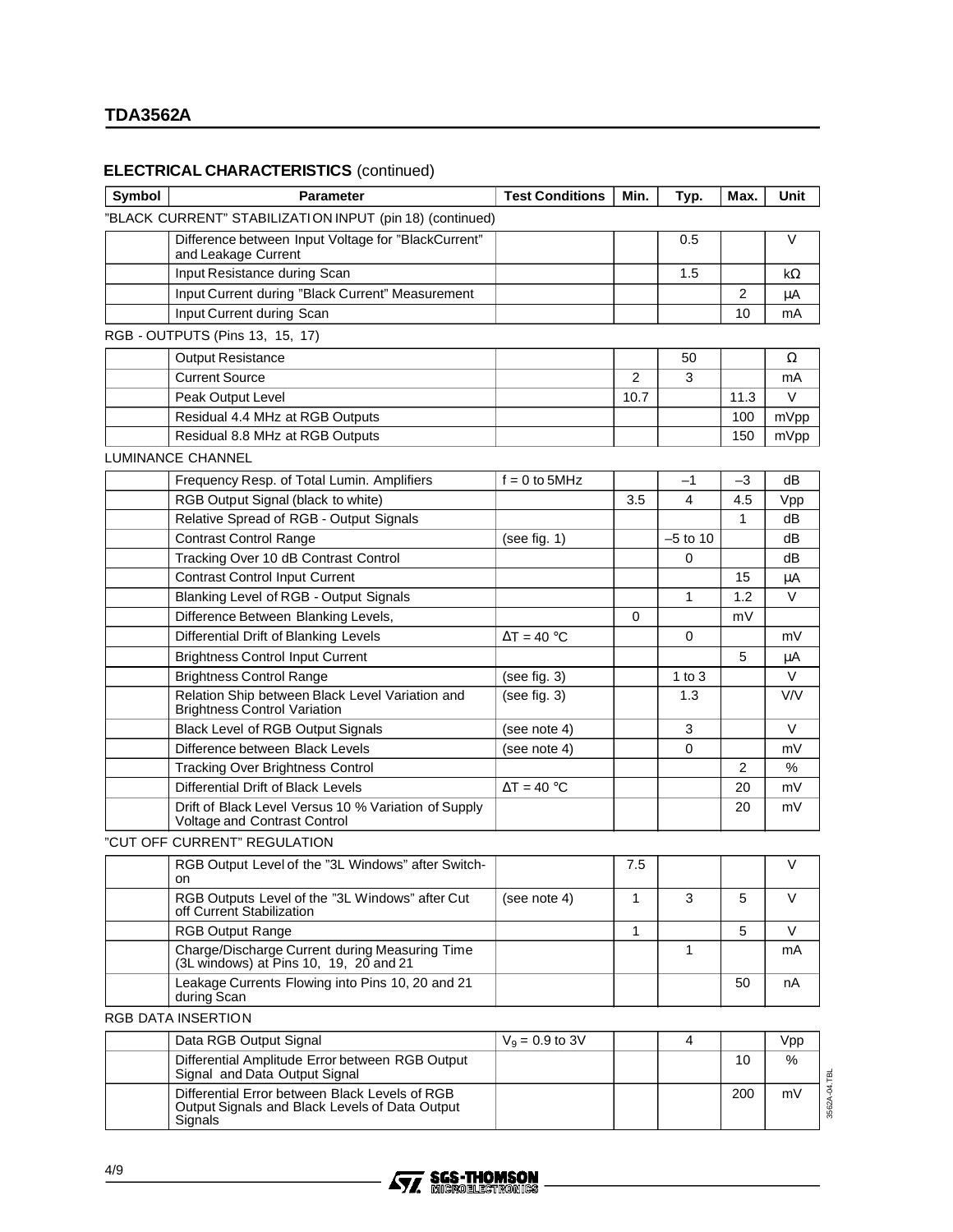|  | <b>ELECTRICAL CHARACTERISTICS (continued)</b> |  |
|--|-----------------------------------------------|--|
|--|-----------------------------------------------|--|

| Symbol            | <b>Parameter</b>                                          | <b>Test Conditions</b> | Min.    | Typ.     | Max.    | Unit        |
|-------------------|-----------------------------------------------------------|------------------------|---------|----------|---------|-------------|
|                   | <b>RGB DATA INSERTION (continued)</b>                     |                        |         |          |         |             |
|                   | Rise Time of Data Output Signal                           |                        |         | 50       | 80      | ns          |
|                   | <b>Differential Delay</b>                                 |                        |         | 0        | 40      | ns          |
|                   | Attenuation of RGB Output Signal                          | $V_9 = 0.9$ to 3 V     |         | 46       |         | dB          |
|                   | Frequency Response for $f = 0$ to 5 MHz                   |                        |         | $-1$     | $-3$    | dB          |
|                   | CHROMINANCE CHANNEL                                       |                        |         |          |         |             |
| Pin 4             | Chrominance Input Signal                                  |                        | 40      |          | 1100    | mVpp        |
| Pin 4             | Input Resistance                                          |                        |         | 10       |         | kΩ          |
| Pin 4             | Input Capacitance                                         |                        |         |          | 6.5     | pF          |
|                   | <b>ACC Control Range</b>                                  |                        | 30      |          |         | dB          |
| <b>PIn 28</b>     | Burst Change Over 30 dB ACC Range                         |                        |         |          | 1       | dB          |
|                   | <b>Saturation Control Range</b>                           | (see fig. 2)           |         | $-44$    |         | dB          |
| Pin 5             | Sat. Control Input Current                                |                        |         | to $6$   | 20      | μA          |
| <b>Pin 28</b>     | Chrominance Output Voltage                                | $V_5 = 4.2 V$          | 4       |          |         | Vpp         |
|                   | Burst Input Signal at Pins 22 and 23                      |                        |         | 100      |         | mVpp        |
|                   | Input Resist. Bet. Pins 22, 23 and Ground                 |                        |         | 1        |         | $k\Omega$   |
| <b>Pin 28</b>     | Phase Shift Bet. Burst and Chrom. Signal                  |                        | - 5     | $\Omega$ | 5       | $\circ$     |
| Pin <sub>2</sub>  | Voltage at Nom. Input Signal                              |                        |         | 4.7      |         | V           |
| Pin <sub>2</sub>  | Voltage without Input Signal                              |                        |         | 2.6      |         | V           |
| Pin 2             | Identificaton-on Voltage                                  |                        |         | 2.1      |         | V           |
| Pin 2             | Colour-off Voltage                                        |                        |         | 3.4      |         | V           |
| Pin 2             | Colour-on Voltage                                         |                        |         | 3.6      |         | V           |
| Pin 3             | Voltage at Nom. Input Signal                              |                        |         | 5.1      |         | V           |
|                   | COLOUR DEMODULATORS AND G-Y MATRIX                        |                        |         |          |         |             |
|                   | Ratio (B-Y) / (R-Y)                                       |                        | 1.60    | 1.78     | 1.96    |             |
|                   | Ratio (G-Y) / (R-Y)                                       | $(B - Y) = 0$          | $-0.46$ | $-0.51$  | $-0.56$ |             |
|                   | Ratio (G-Y) / (B-Y)                                       | $(R - Y) = 0$          | $-0.14$ | $-0.19$  | $-0.24$ |             |
|                   | REFERENCE OSCILLATOR                                      |                        |         |          |         |             |
|                   | <b>Oscillator Frequency</b>                               |                        |         | 2 fcs    |         | <b>MHz</b>  |
|                   | Temp. Coefficient of Oscillator Frequency                 | (see note 5)           |         | $-2$     |         | Hz/k        |
| <b>Pin 26</b>     | Input Resistance                                          |                        |         | 400      |         | Ω           |
| <b>Pin 26</b>     | Input Capacitance                                         |                        |         |          | 10      | pF          |
|                   | Pull-in Range                                             | (see note 5)           | 500     | 700      |         | Hz          |
|                   | Phase Shift for ±400 Hz Deviation                         |                        |         |          | 5       | $^{\circ}C$ |
|                   | Phase Shift between $(R - Y)$ and $(R - Y)$<br>Ref.Signal |                        |         |          | 5       | $^{\circ}C$ |
|                   | Phase Shift between $(R - Y)$ and $(B - Y)$<br>Ref.Signal |                        | 85      | 90       | 95      | $^{\circ}C$ |
| NTSC OPERATION    |                                                           |                        |         |          |         |             |
| Pins 24, 25       | PAL-on Operating Range                                    |                        | 9       |          | 11      | V           |
| Pins 24, 25       | Threshold for NTSC-on                                     |                        |         | 8.8      |         | V           |
| $J_{24} + J_{25}$ | <b>Avarage Output Current</b>                             | Key Pulse = $4 \mu s$  |         | 90       |         | μA          |
|                   | Hue Control                                               |                        | ± 30    |          |         | $^{\circ}C$ |
| Pins 24, 25       | Hue Control Voltage                                       |                        | 7.5     |          | 8.5     | V           |

(4) The levels depend on the application circuit and on the spread and drift of picture tube guns.

(5) All frequency variations are referred to 4.4 MHz carrier frequency.

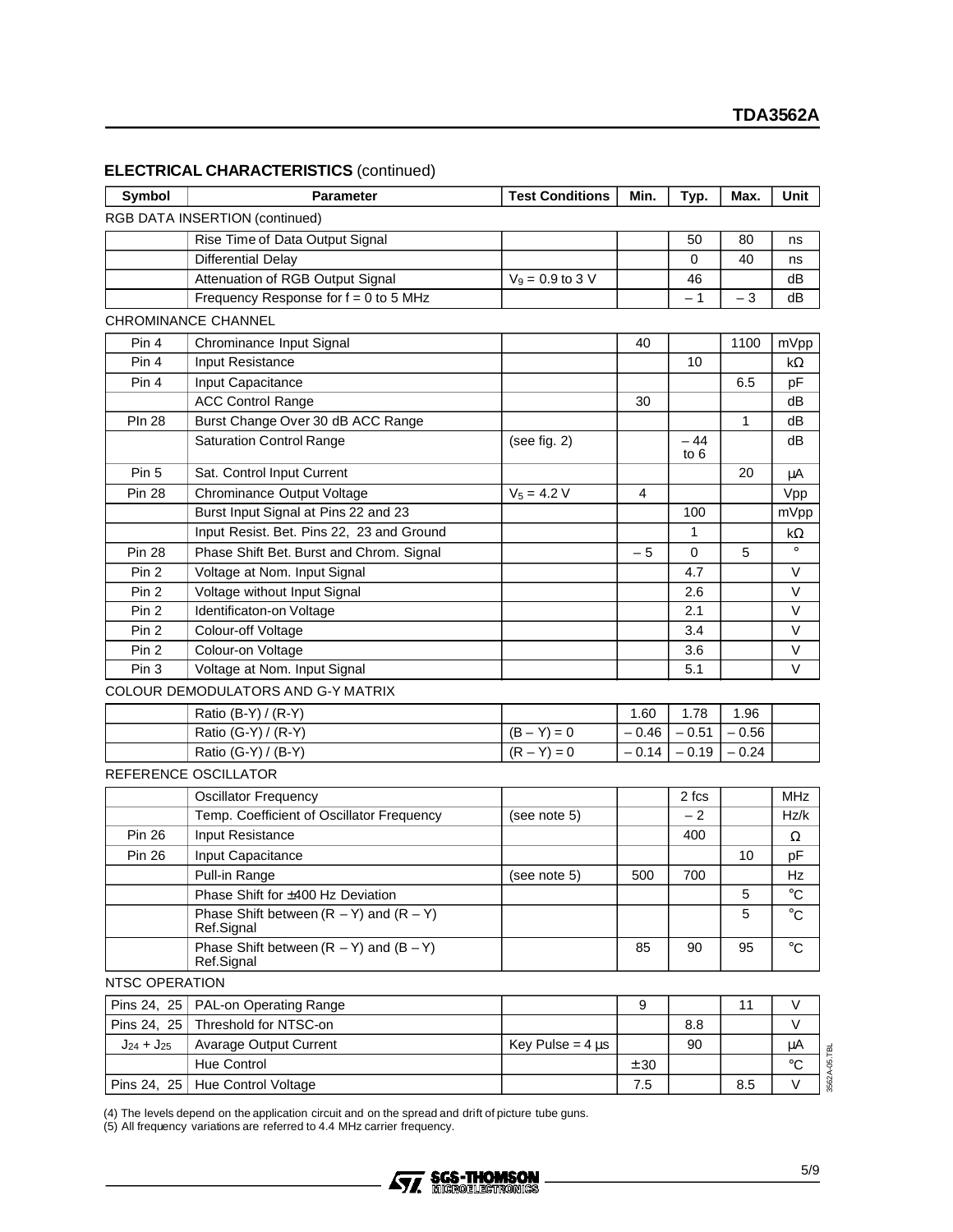

**Figure 1 :** Contrast Control Voltage Range

**Figure 2 :** Saturation Control Voltage Range



**Figure 3 :** Difference between signal black level **Figure 4 :** Hue Control Voltage Range



01234





-2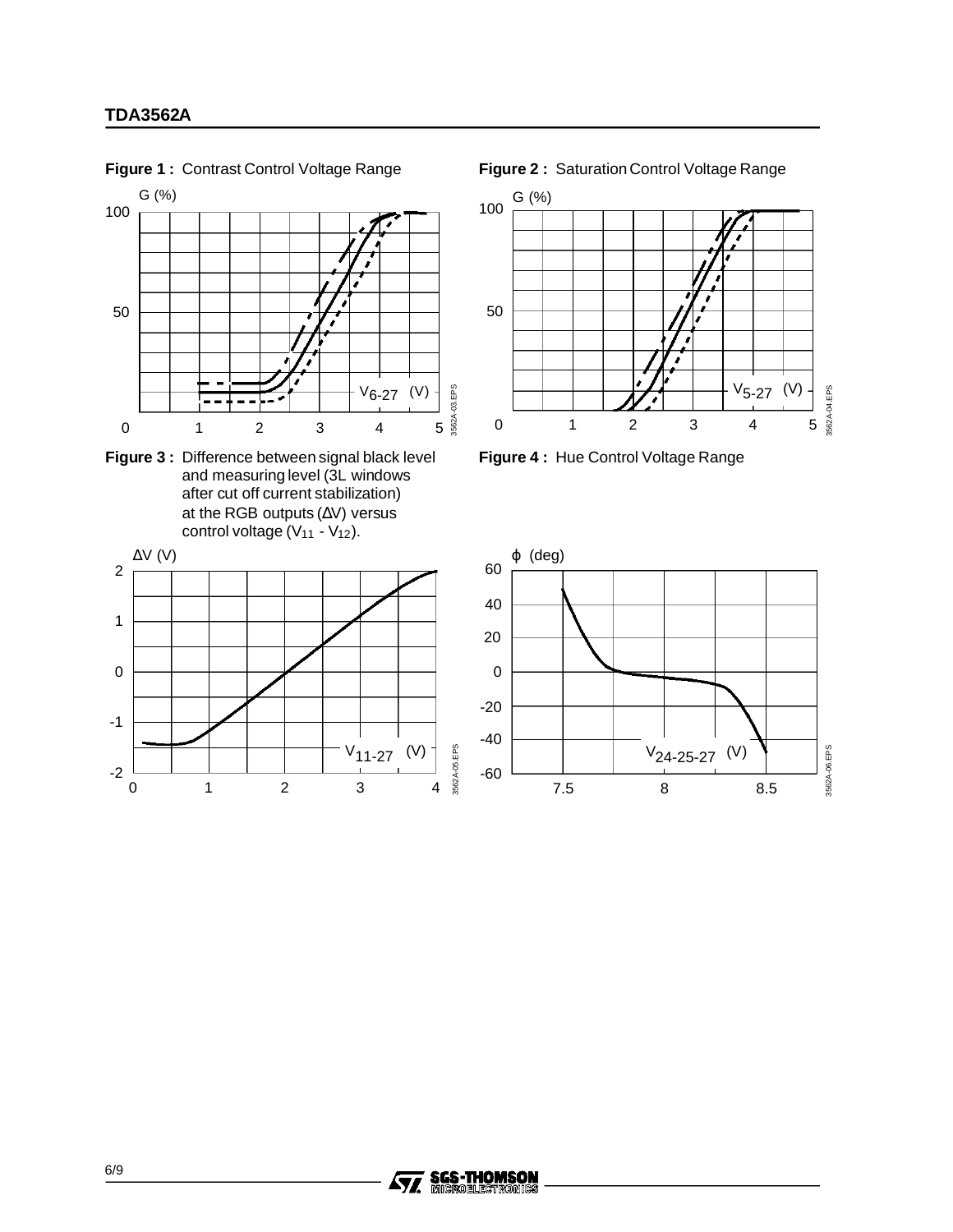

**Figure 5 :** Application Diagram showing the TDA3562A for a PAL Decoder

3562A-07.EPS 3562A-07.EPS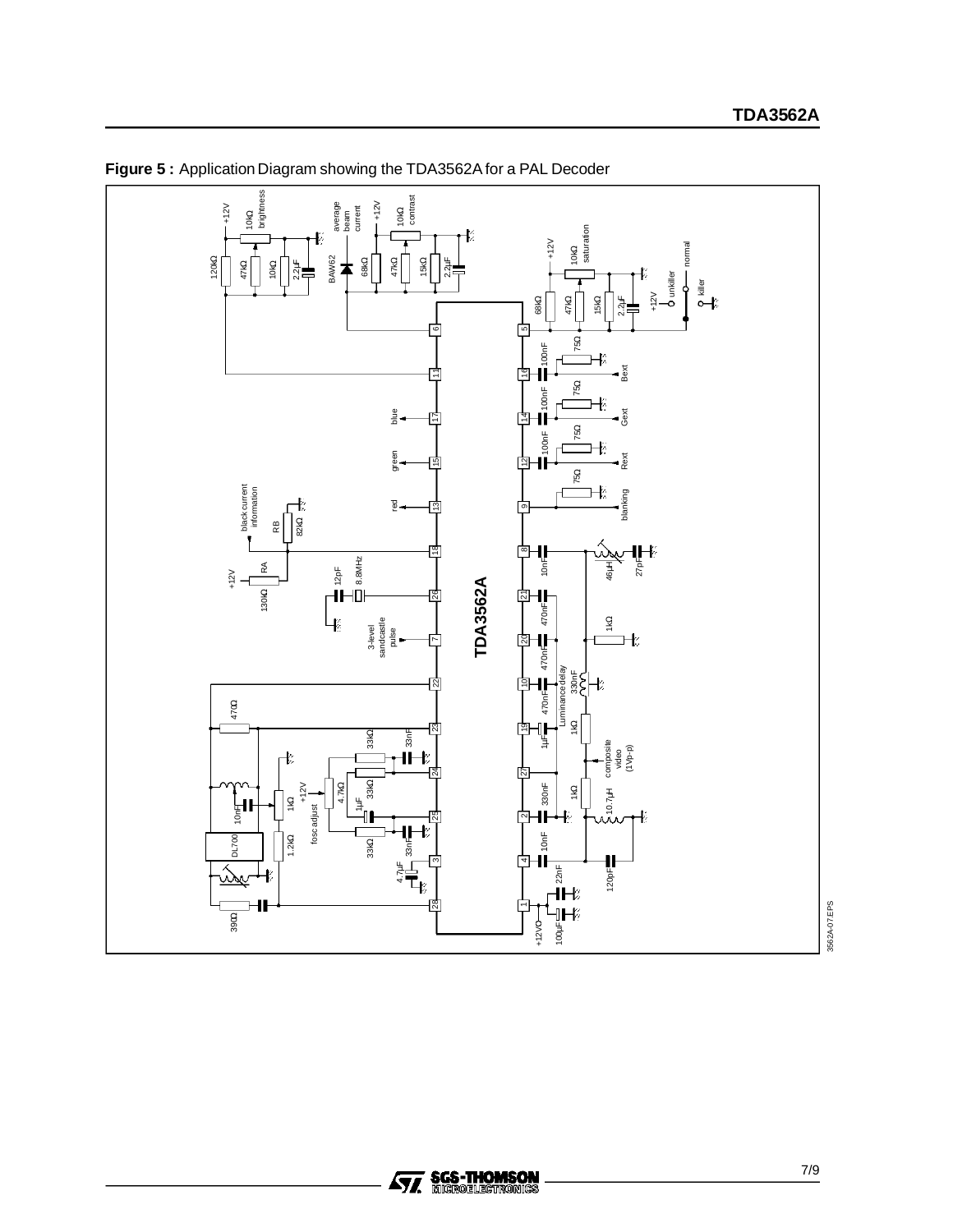# **TDA3562A**



**Figure 6 :** Application Diagram showing the TDA3562A for a PAL/NTSC Decoder